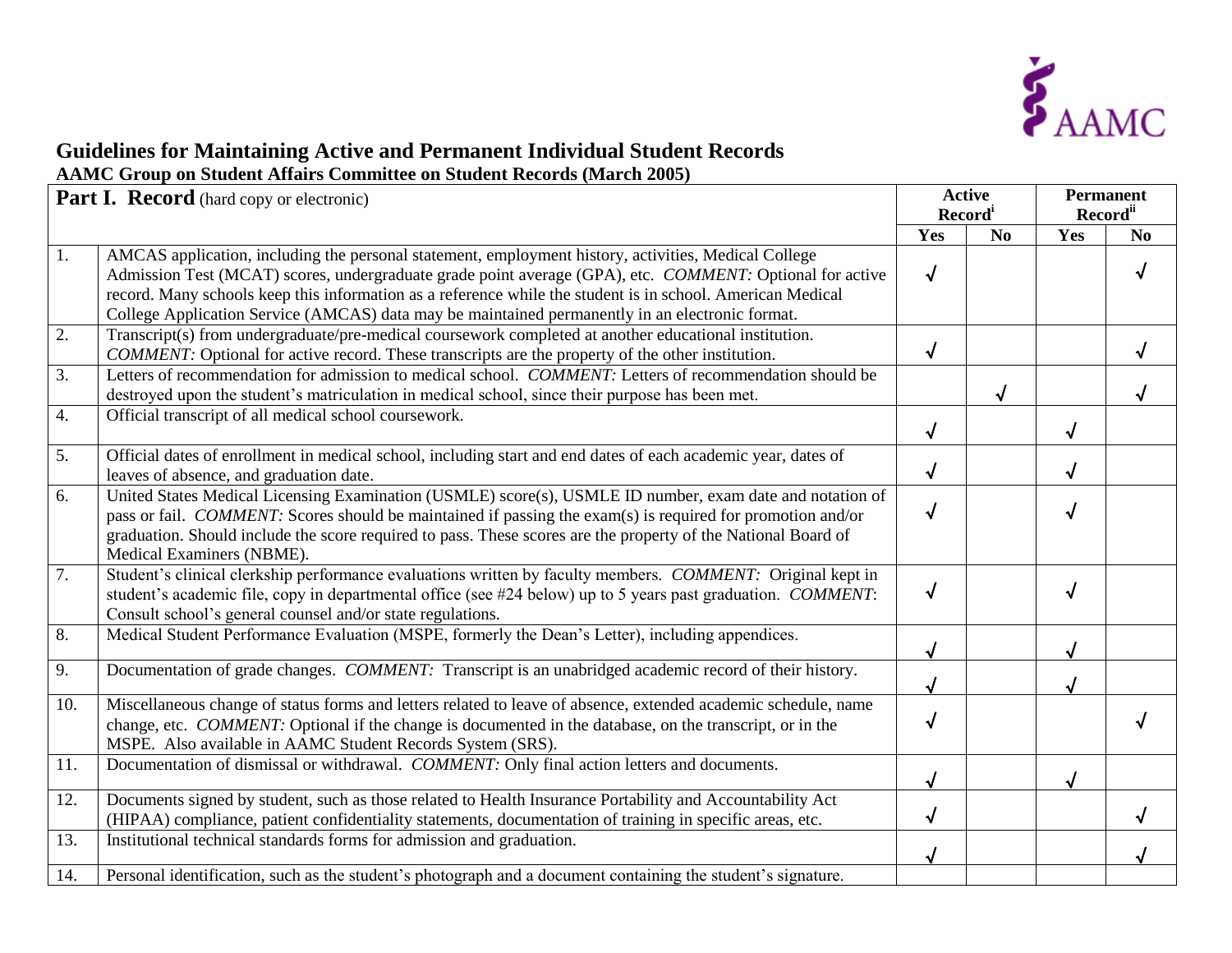|                                                                                                                                                                 | COMMENT: May be in academic file or database or kept in another format such as class composite photo.                                                       |   |     |   |   |  |  |  |
|-----------------------------------------------------------------------------------------------------------------------------------------------------------------|-------------------------------------------------------------------------------------------------------------------------------------------------------------|---|-----|---|---|--|--|--|
| 15.                                                                                                                                                             | Extramural/international clerkships information. COMMENT: Should be documented on the transcript, in the                                                    |   |     |   |   |  |  |  |
|                                                                                                                                                                 | MSPE, and/or in the student database.                                                                                                                       | √ |     |   |   |  |  |  |
| 16.                                                                                                                                                             | Americans with Disabilities Act (ADA) documents and accommodation statements. COMMENT: Should be kept                                                       |   |     |   |   |  |  |  |
|                                                                                                                                                                 | in Disability Services Office (or campus equivalent).                                                                                                       |   | √   |   |   |  |  |  |
| 17.                                                                                                                                                             | Notices of awards, research abstracts, publications, curriculum vitae (CV), etc. COMMENT: Most information is                                               |   |     |   |   |  |  |  |
|                                                                                                                                                                 | likely to be included in the MSPE.                                                                                                                          | √ |     |   | √ |  |  |  |
| 18.                                                                                                                                                             | Letters of appreciation from patients, commendation letters from faculty, etc. COMMENT: Most of this                                                        |   |     |   |   |  |  |  |
|                                                                                                                                                                 | information is likely to be included in the MSPE.                                                                                                           | √ |     |   |   |  |  |  |
| 19.                                                                                                                                                             | Electronic Residency Application Service (ERAS) letters of recommendation. COMMENT: Kept in separate file                                                   |   |     |   |   |  |  |  |
|                                                                                                                                                                 | during ERAS application process. Usually destroyed at graduation or kept no longer than 2 years. If used after                                              |   |     |   |   |  |  |  |
|                                                                                                                                                                 | graduation, letter-writer should be notified. Letters should remain confidential, and student or graduate should be                                         |   |     |   |   |  |  |  |
|                                                                                                                                                                 | denied access to them, if the student has waived right of access.                                                                                           |   |     |   |   |  |  |  |
| 20.                                                                                                                                                             | Copy of diploma. COMMENT: Suggest placing a copy in the graduate's file for quick reference or scanning into                                                |   |     |   |   |  |  |  |
|                                                                                                                                                                 | student database.                                                                                                                                           |   | N/A | √ |   |  |  |  |
| 21.                                                                                                                                                             | International student documentation (I-20 form). COMMENT: This document may be maintained in the                                                            | √ |     |   |   |  |  |  |
|                                                                                                                                                                 | International Student Services Office (or campus equivalent).                                                                                               |   |     |   |   |  |  |  |
|                                                                                                                                                                 |                                                                                                                                                             |   |     |   |   |  |  |  |
| <b>Part II. Other Records</b>                                                                                                                                   |                                                                                                                                                             |   |     |   |   |  |  |  |
| Depending on the structure of the medical school, in addition to the records maintained in the medical school Registrar's Office, other medical school offices  |                                                                                                                                                             |   |     |   |   |  |  |  |
| frequently maintain records that are not a part of the student's regular academic file. Examples of these records are listed below for the purpose of reminding |                                                                                                                                                             |   |     |   |   |  |  |  |
| student records officers of the existence of these additional student records. It is recommended that institutional guidelines be developed related to the      |                                                                                                                                                             |   |     |   |   |  |  |  |
| maintenance of these records.                                                                                                                                   |                                                                                                                                                             |   |     |   |   |  |  |  |
|                                                                                                                                                                 |                                                                                                                                                             |   |     |   |   |  |  |  |
| 22.                                                                                                                                                             | Notes of Student Affairs deans, Minority Affairs officers, ADA officers, faculty advisors, course and clerkship directors, administrative staff notes, etc. |   |     |   |   |  |  |  |
|                                                                                                                                                                 | COMMENT: Does not include "sole possession" notes.                                                                                                          |   |     |   |   |  |  |  |
| 23.                                                                                                                                                             | Copies of class grade sheets held by departmental offices, copies of students' clinical clerkship performance evaluations written by faculty members, and   |   |     |   |   |  |  |  |
|                                                                                                                                                                 | narrative summaries held by clinical clerkship departmental offices. COMMENT: Suggest keeping 1-5 years after graduation. See #7 above.                     |   |     |   |   |  |  |  |
| 24.                                                                                                                                                             | Minutes and other documentation of admissions and student promotions committee meetings. COMMENT: Consult institutional policy on                           |   |     |   |   |  |  |  |

25. Financial Aid Office records and award letters and Student Health Office records. *COMMENT:* These records should be kept only in those offices.

- Information on the Family Educational Rights and Privacy Act (FERPA) is available at the U.S. Department of Education Web site  $\bullet$ [\(www.ed.gov/offices/OII/fpco\)](http://www.ed.gov/offices/OII/fpco). Informal requests for technical assistance and advice may be e-mailed to [FERPA@ed.gov](mailto:FERPA@ed.gov) or call 202-260-3887.
- The American Association of College Registrars and Admissions Officers (AACRAO) guidelines for retention of records were referred to in creating this  $\bullet$ document. Information on AACRAO's publications is available on the AACRAO Web site [\(www.aacrao.org\)](http://www.aacrao.org/).
- Records officers may wish to contact (1) their institutional general counsel's office regarding institution-specific record-keeping requirements and (2) their  $\bullet$ state's medical licensing agency regarding specific state record-keeping requirements.

 $\overline{a}$ 

<sup>&</sup>lt;sup>i</sup> "Active records" are those of a student who is currently enrolled or on an approved leave of absence.

<sup>&</sup>lt;sup>ii</sup> "Permanent records" are those of a student who is no longer enrolled due to graduation, dismissal, withdrawal, or death.